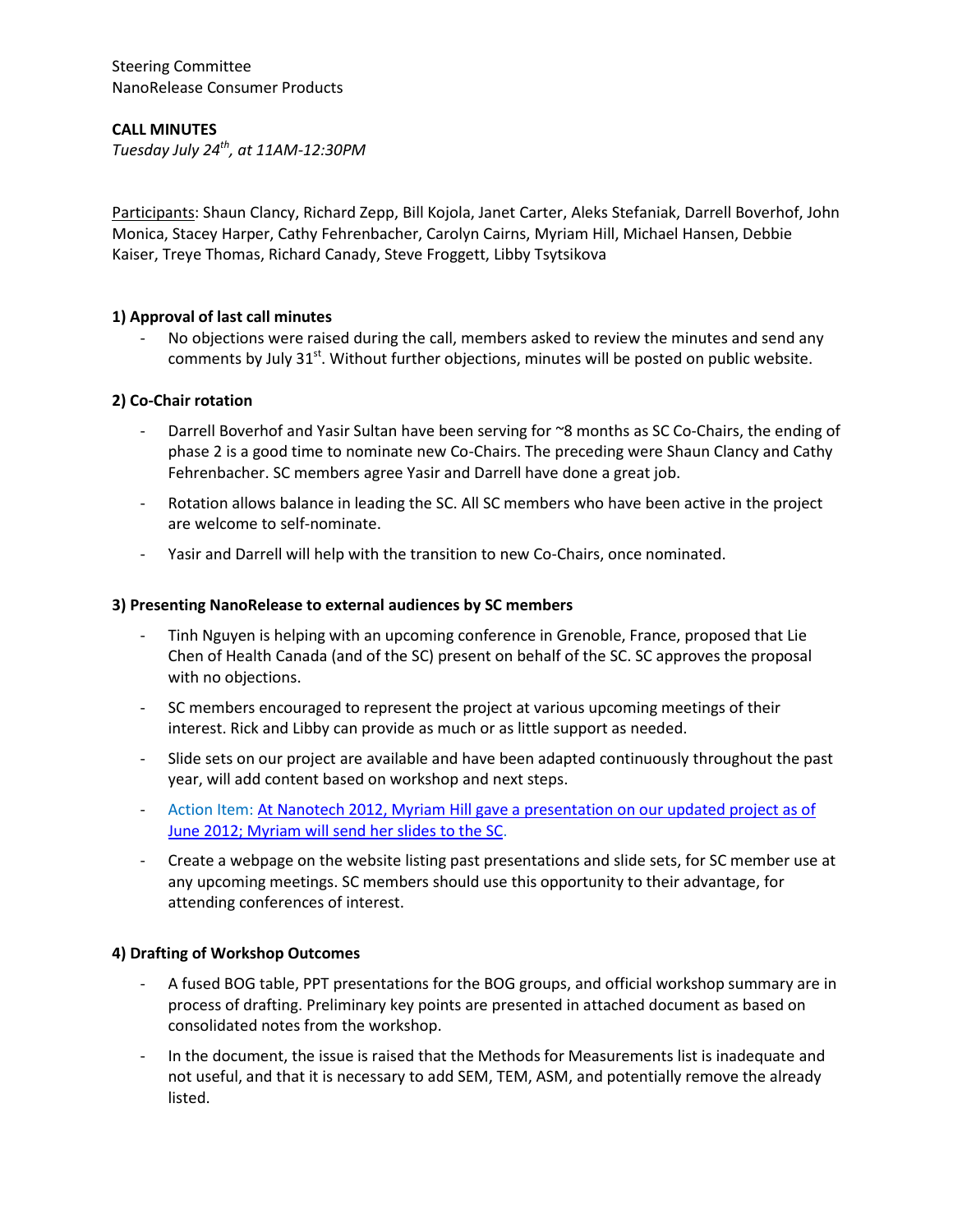# Steering Committee NanoRelease Consumer Products

- The second day had a lot of discussion on a "Tiered Approach", such as testing for carbon first and then doing nano after, and so on (establishing whether there is a release or not, and then characterizing the nano-characteristics). *It is important to capture this debate.* This supports the idea that we are *building an approach* towards this issue, understanding opportunities and limitations of different stages of assessing release.
- Without the right approach and the potential for useful methods, it would be a waste of time to do an inter-laboratory study. How applicable are the existing methods in the materials we are interested in?
- Think about identifying areas of agreement and consensus in terms of moving forward and outstanding questions or controversies, as a form of document moving forward.
- The imaging techniques were not ruled out; many saw those as the gold standard.
- How can we possibly use carbon testing as Tier 1 if the polymer matrix has carbon in it? Pyrogenic analysis would give the differentiation between carbon and carbon nanotubes.
- There was a lot put out there, and it was captured, but will there be any review of accuracy for what was said? This is something we need to work towards, address what is proposed in some capacity, though we do not want to create a whole new project out of creating a summary.
- Biggest take home message from the workshop was idea of a tiered approach and how that may pan out.
- Webcasts are available, the quality is good and most statements are heard, please use these as a resource if you need to jog your memory when reviewing the draft key points document.
- Action item: Please send comments by July 31<sup>st</sup> on this draft workshop outcomes document (add points, clarify points, object to anything), so that Libby can finalize and expand to get to a final workshop outcomes document.
- Action item: Rick and Libby will reflect back on the promised deliverables or products of the workshop. Summarizing for the ITG and SOST, the relevant points that were made, points of general agreement, and any minority disagreements.

# **5) Group updates**

- **Task Group 1** (*with input from Debbie and Aleks)* has not yet met since the workshop, there are a few issues that need to first be addressed for specific sections that Libby will be assisting with to move forward and eventually schedule a conference call to discuss publication.
- **Task Group 2** (*with input from Richard Zepp)* has met on July 16th and gone over key points from the workshop relevant to TG2, anything concerning gaps and interpretations on materials information. TG2 will be moving forward in the next 3-4 weeks on final edits to their white paper, and then having another call to move towards publication. TG2 may not address textiles to the full extent.
- **Task Group 3** (*with input from Richard Zepp)* leader(s) have set deadlines and seem to be moving forward well with their white paper towards publication. An update for textiles was added, noting that wash out/laundering would be the primary release scenario (water medium), similar to nano silver.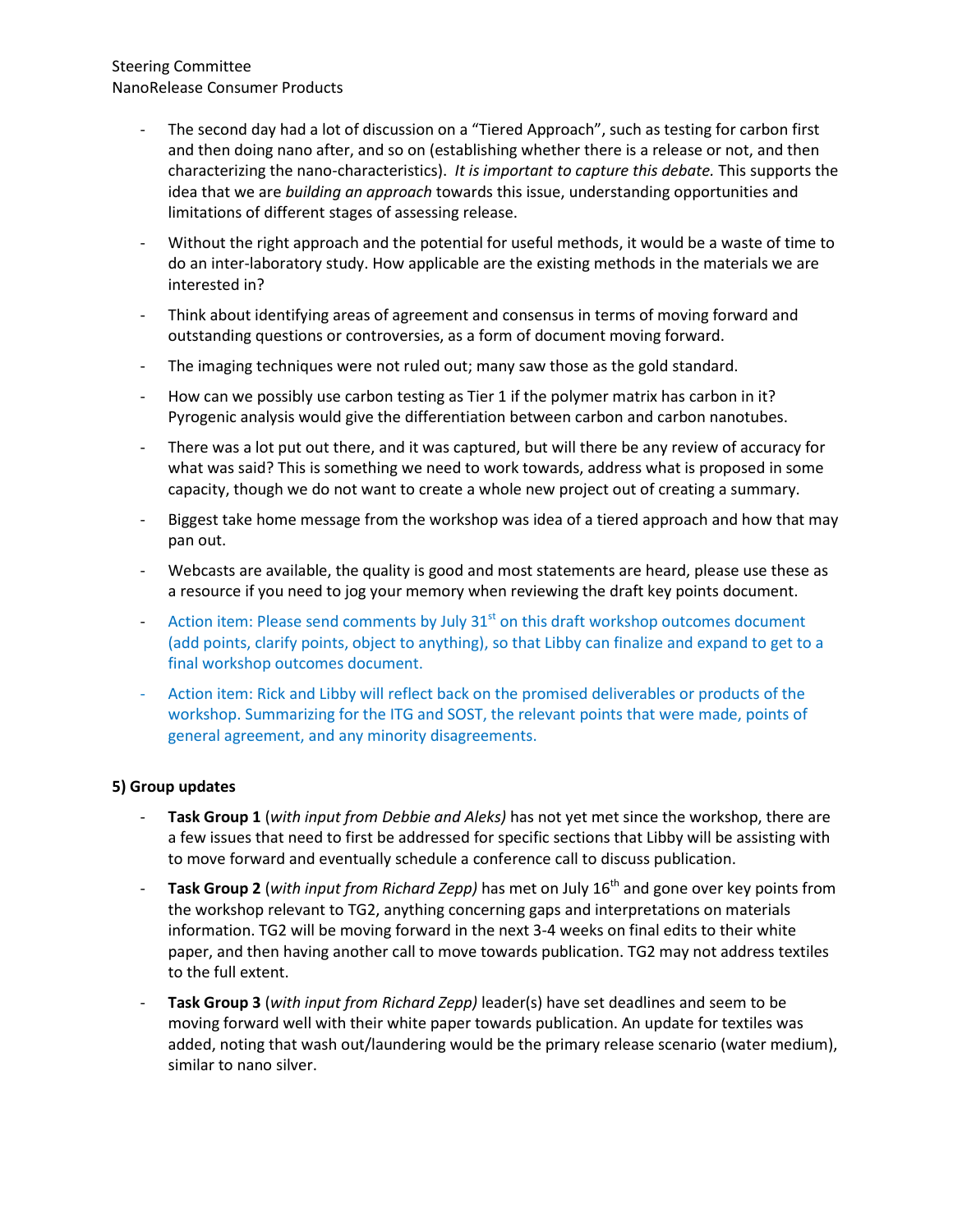# Steering Committee NanoRelease Consumer Products

- **SOST** (*with input from Shaun and Stacey)* had a call two weeks ago to discuss the current state of their SOS report draft, and the strategy for further writing. Authors recognized the value in figures as a framework for their report, and a few more figures are needed to bring the paper around as a whole. They are currently working on their introduction and additional figures.
- What is the scope of the SOS report? The idea is to capture the state of the science for measurement for CNT polymer matrices, the existing gaps, and how to move forward for methods development in terms of the scenarios and applications identified in the white papers.
- There was discussion of the SOS having 2 documents,  $1<sup>st</sup>$  introductory for why the work was needed, and  $2<sup>nd</sup>$  to identify gaps and how to address them. The last SOS call had mentioned the possibility that we may not need two documents.
- Nature Nanotech was approached in the past with the possibility of publishing all 4 reports as a set, but told it is unlikely that all 4 would be accepted, given the acceptance rate.
- Action item: need to identify journal(s) that would be willing to take the set of papers, and/or have detailed monographs published separately, potentially through ILSI. SC members are asked to send ideas for journals. Think about what each paper might fit into based on topic, it might be that they might appropriately fall in different journals. Lead authors from each TG should set up a project to identify the journals and identify the topic, Rick and Libby can help with any sort of front work, connections, and fees involved.
- Ultimate goals are to get broader acknowledgement of the TG members hard work, and for the project as a whole, it is important that this gets out there to some capacity, regardless of the impact factor of the journal.
- Action item: [Libby will distribute the full](https://ilsiresearchfoundation.glasscubes.com/cube/documents/40667/51734) version TG white paper drafts to all the SC members in [Word with figures, etc., noting that these are not for citing, quoting, or sharing.](https://ilsiresearchfoundation.glasscubes.com/cube/documents/40667/51734)

# **6) ITG & Proposal for Phase 3 Transition**

There are three main elements to this proposal:

**(1)** Bundle together the existing projects/studies/data that are actually using methods to evaluate the release of CNTs from polymer matrices. Virtually all of these projects have unpublished work right now.

**(2)** We will evaluate across those studies in terms of what they are doing similarly, what materials are covered, what methods are used. Consider these with the white papers; what methods are NOT being used that are of importance? What materials are out there, which are not being covered? What scenarios and uses are not being studied that should be studied?

**(3)** Develop and review this analysis at a workshop. Try to identify methods to carry forward. There are no methods out there that are really to the point of inter-laboratory study, though there are lots of studies out there that are converging in the sense of methods to be looked at and useful findings.

- In a sense our "inter-laboratory study" is the bundling of these existing studies.
- There is a lot of redundancy in some of these projects. We want to get a good product out of this phase; we want to use these existing projects/studies to our advantage without repeating work. Perhaps ITG with this bundling project can get a better direction after the SOS report is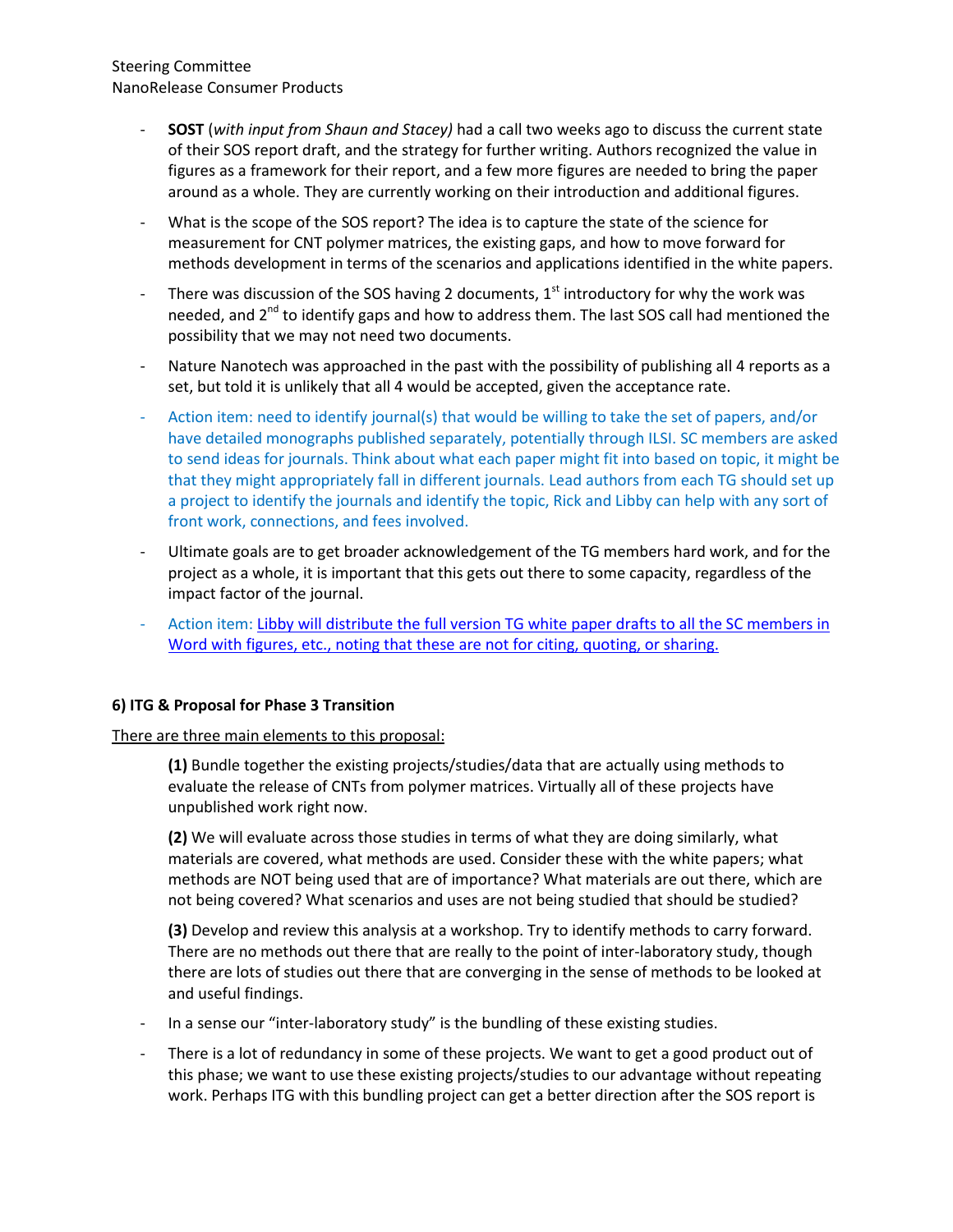completed. We do not have a clear direction as we have not in the past and do not necessarily have the expertise to really move the science forward. Is it better to wait for TGs and SOS publications to be completed before we make final outcomes from the bundling project? How should we collect experts in the ITG to carry forward, and how should the SOS and ITG documents overlap or not overlap?

- The first part is to look at existing projects working with CNTs and polymers, so it is not something that needs to be waited on until after the SOS is complete.
- Members voice some additions to the document and this is incorporated during the call.
- We need to clarify in what we propose going forward for which roles the SOS and ITG will take on. We will most likely not have data from the existing unpublished studies, but we can get information on what they are studying, materials, methods, sources, applications. We will not have the actual data on release rates, etc.
- TG3 went through the scenarios, had different phases of use, and considered exposures for different phases. This may be a good approach because it keeps focus close to important reallife scenarios. This comment should be noted by the SOST.
- The August 2012 time-point may not be feasible for the SOST to have their drafts ready.
- We can have webinars leading up to the workshop, inviting specific experts to present on talking points, thus having more input from experts with focused experience on actual methods and so on.
- Location of the workshop may be an issue for the U.S. agency members current legislation restricts federal scientists from going to any meetings outside of the U.S., so likely there will be issues with U.S. and Canadian issues with attending a European workshop for this phase of the project. The point is well taken that one could have concurrent workshops, a meeting in Europe and a meeting in the U.S., connected electronically. We need to realize that 3-4 projects we need to bundle are actually in Europe so they will have issues coming here as well. This is an issue of funding and can potentially be overcome with the webinar approach. Breakout sessions could occur on one end while the other time zone is out of office hours.
- We need to keep this document as a living, open document until the SOS team starts to move forward. Furthermore, this is a rapidly changing topic with all of the relevant projects moving forward, so we do need to move forward within reasonable time.
- We are not yet at the point of acting on this proposal, but rather we need to edit the strategy of this idea, but there are no general objections to the entire proposal.
- Action item: Members are asked to send back comments by August  $8<sup>th</sup>$  at latest for this document.

# **7) Next steps**

- Address all action items outlined above, in general move forward with editing the Proposal for Phase 3 Initiation.
- Reminder to consider self-nominating or identifying new SC Co-Chairs.
- Note that we are almost at the point of rewarding hard work and expert input, but we need members who contributed to help the secretariat help them to publish, move forward, etc. Rick